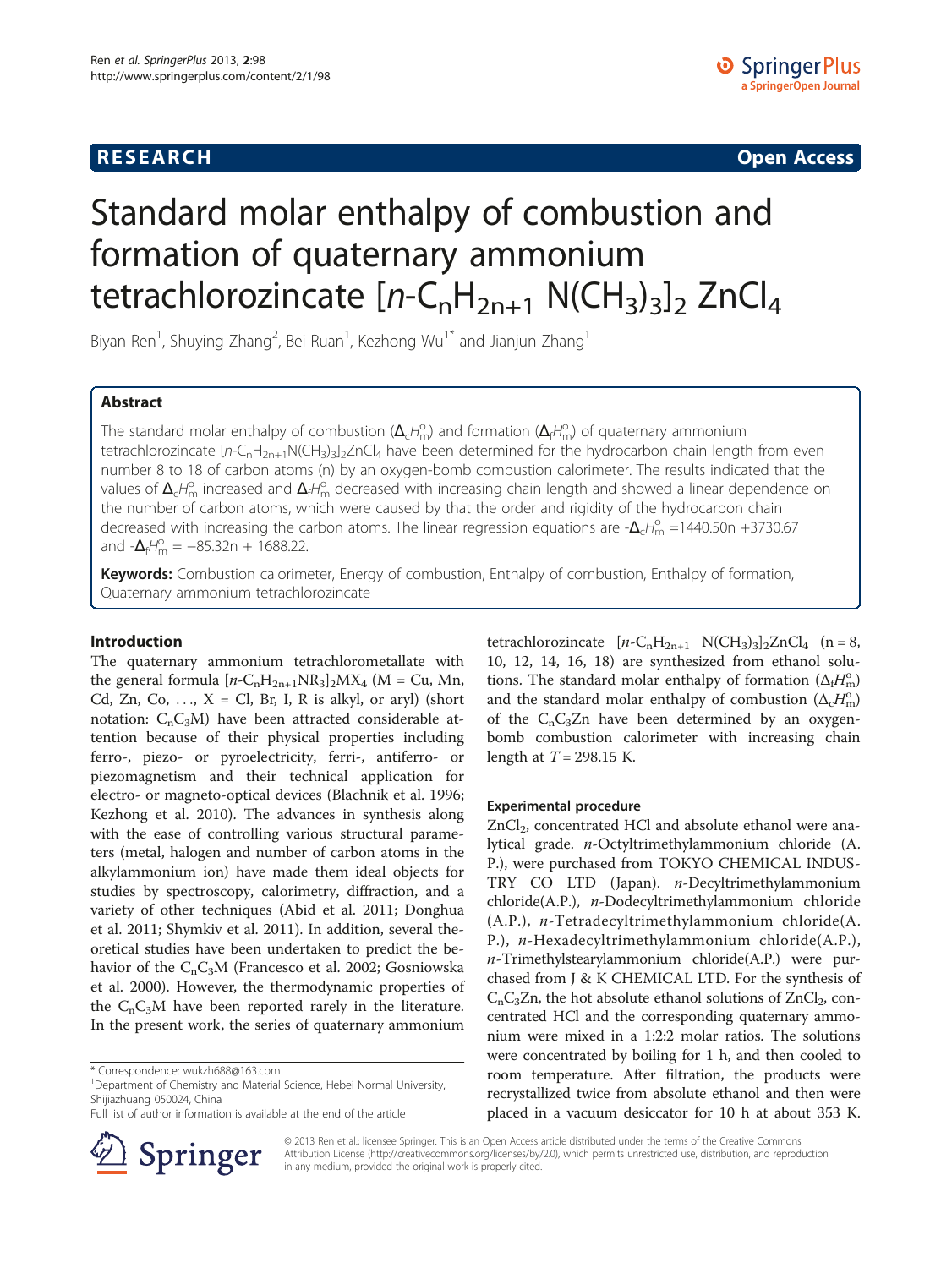<span id="page-1-0"></span>The  $C_nC_3Zn$  were analyzed with an MT-3 CHN elemental analyzers (Japan) are listed in the following: Elemental analyses calc. (%) for C<sub>8</sub>C<sub>3</sub>Zn: C 47.88, H 9.43, N 5.08, Cl 25.75; Found: C 47.45, H 9.50, N 5.13, Cl 24.99. Anal. Calcd for C<sub>10</sub>C<sub>3</sub>Zn: C 51.37, H 9.88, N 4.61, Cl 23.38; Found: C 50.98, H 9.95, N 4.58, Cl 22.81. Anal. calcd for C12C3Zn: C 54.26, H 10.25, N 4.22, Cl 21.41; Found: C 53.93, H 10.34, N 4.26, Cl 21.25. Anal. Calcd for C<sub>14</sub>C<sub>3</sub>Zn: C 56.72, H 10.56, N 3.89, Cl 19.74; Found: C 56.06, H

10.20, N 3.84, Cl 19.03. Anal. Calcd for C<sub>16</sub>C<sub>3</sub>Zn: C 58.84, H 10.84, N 3.61, Cl 18.31; Found: C 58.91, H 10.77, N 3.62,Cl18.72. Anal. Calcd for C<sub>18</sub>C<sub>3</sub>Zn: C 60.65, H 11.07, N 3.37, Cl 17.08; Found: C 60.56, H 11.04, N 3.36, Cl 17.55.

The combustion experiments were performed with a static bomb calorimeter (XRY-1A Shanghai). Benzoic acid (Thermochemical Standard, BCS-CRM-190r) was used as calibrant of the bomb calorimeter. Its massic

|                 | No.            | $m_{CnC3Zn}$ | $\Delta T/K$ | $\Delta m_{\rm ign}/g$ | $U_{\text{ign}}/J$ | $V_{\text{NaOH}}/ml$ | $U_{\text{NaOH}}/J$ | $-\Delta_C U_m/kJ \cdot g^{-1}$ |
|-----------------|----------------|--------------|--------------|------------------------|--------------------|----------------------|---------------------|---------------------------------|
| $C_8C_3Zn$      | $\mathbf{1}$   | 0.4816       | 0.950        | 0.0033                 | 10.71              | 3.88                 | 23.20               | 27.478                          |
|                 | $\overline{2}$ | 0.5028       | 0.990        | 0.0031                 | 10.06              | 3.78                 | 22.60               | 27.432                          |
|                 | $\overline{3}$ | 0.4725       | 0.940        | 0.0041                 | 13.30              | 4.08                 | 24.40               | 27.703                          |
|                 | $\overline{4}$ | 0.3775       | 0.750        | 0.0028                 | 9.09               | 4.00                 | 23.92               | 27.658                          |
|                 | 5              | 0.5193       | 1.034        | 0.0025                 | 8.11               | 4.40                 | 26.31               | 27.741                          |
|                 | Ave.           |              |              |                        |                    |                      |                     | $27.602 \pm 0.139$              |
| $C_{10}C_3Zn$   | $\mathbf{1}$   | 0.5081       | 1.085        | 0.0041                 | 13.30              | 2.85                 | 17.04               | 29.762                          |
|                 | $\overline{2}$ | 0.5306       | 1.120        | 0.0039                 | 12.66              | 2.89                 | 17.28               | 29.422                          |
|                 | $\overline{3}$ | 0.5035       | 1.070        | 0.0038                 | 12.33              | 3.39                 | 20.33               | 29.631                          |
|                 | $\overline{4}$ | 0.4403       | 0.895        | 0.0030                 | 9.74               | 2.30                 | 13.75               | 29.804                          |
|                 | 5              | 0.4630       | 0.950        | 0.0030                 | 9.74               | 2.90                 | 17.34               | 29.640                          |
|                 | Ave.           |              |              |                        |                    |                      |                     | $29.652 \pm 0.149$              |
| $C_{12}C_3Zn$   | $\mathbf{1}$   | 0.4907       | 1.115        | 0.0047                 | 15.25              | 3.03                 | 18.12               | 31.666                          |
|                 | $\overline{2}$ | 0.4591       | 1.040        | 0.0049                 | 15.90              | 2.93                 | 17.54               | 31.563                          |
|                 | $\mathbf{3}$   | 0.4706       | 1.060        | 0.0044                 | 14.28              | 3.25                 | 19.44               | 31.385                          |
|                 | $\overline{4}$ | 0.4566       | 1.040        | 0.0032                 | 10.38              | 3.20                 | 19.14               | 31.744                          |
|                 | 5              | 0.4673       | 1.055        | 0.0040                 | 12.98              | 3.55                 | 21.23               | 31.455                          |
|                 | Ave.           |              |              |                        |                    |                      |                     | $31.563 \pm 0.147$              |
| $C_{14}C_3Zn$   | $\mathbf{1}$   | 0.4699       | 1.120        | 0.0025                 | 8.11               | 2.45                 | 14.65               | 33.238                          |
|                 | $\overline{2}$ | 0.5225       | 1.251        | 0.0037                 | 12.01              | 3.65                 | 21.83               | 33.372                          |
|                 | $\overline{3}$ | 0.4130       | 0.985        | 0.0039                 | 12.66              | 2.46                 | 14.71               | 33.241                          |
|                 | $\overline{4}$ | 0.5325       | 1.270        | 0.0047                 | 15.25              | 2.45                 | 14.65               | 33.251                          |
|                 | 5              | 0.4362       | 1.040        | 0.0042                 | 13.63              | 3.75                 | 22.43               | 33.214                          |
|                 | Ave.           |              |              |                        |                    |                      |                     | $33.263 \pm 0.062$              |
| $C_{16}C_3Zn$   | $\mathbf{1}$   | 0.5125       | 1.270        | 0.0046                 | 14.93              | 2.50                 | 14.97               | 34.549                          |
|                 | $\overline{2}$ | 0.4720       | 1.160        | 0.0042                 | 13.63              | 2.44                 | 14.57               | 34.262                          |
|                 | $\mathbf{3}$   | 0.4902       | 1.210        | 0.0027                 | 8.76               | 3.04                 | 18.18               | 34.417                          |
|                 | $\overline{4}$ | 0.4758       | 1.170        | 0.0043                 | 13.95              | 3.01                 | 17.99               | 34.274                          |
|                 | 5              | 0.4577       | 1.130        | 0.0044                 | 14.28              | 3.94                 | 23.56               | 34.396                          |
|                 | Ave.           |              |              |                        |                    |                      |                     | $34.379 \pm 0.118$              |
| $C_{18}C_{3}Zn$ | $\mathbf{1}$   | 0.5605       | 1.430        | 0.0030                 | 9.74               | 3.04                 | 18.18               | 35.580                          |
|                 | $\overline{2}$ | 0.5755       | 1.475        | 0.0058                 | 18.82              | 3.03                 | 18.12               | 35.729                          |
|                 | $\mathbf{3}$   | 0.5283       | 1.348        | 0.0062                 | 20.12              | 3.42                 | 20.45               | 35.557                          |
|                 | $\overline{4}$ | 0.4465       | 1.140        | 0.0034                 | 11.03              | 3.65                 | 21.83               | 35.583                          |
|                 | 5              | 0.4459       | 1.130        | 0.0038                 | 12.33              | 3.65                 | 21.83               | 35.315                          |
|                 | Ave.           |              |              |                        |                    |                      |                     | $35.552 \pm 0.149$              |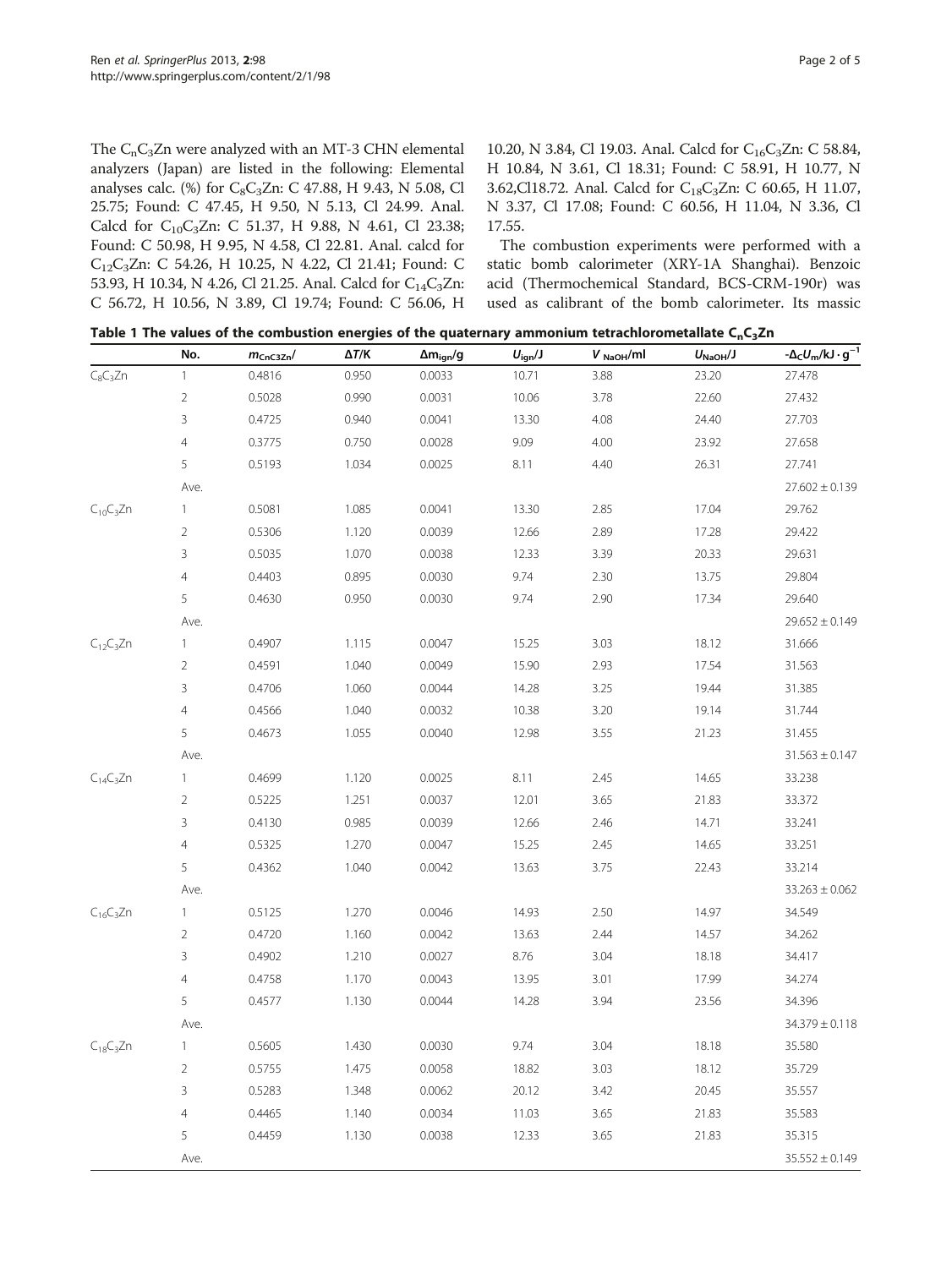<span id="page-2-0"></span>Table 2 The value of thermochemical functions of the quaternary ammonium tetrachlorometallate  $C_nC_3Zn$ 

|                                                    | $C_8C_3Zn$ | $C_{10}C_{3}Zn$ | $C_{12}C_{3}Zn$ | $C_{14}C_{3}Zn$ | $C_{16}C_{3}Zn$ | $C_{18}C_{3}Zn$ |
|----------------------------------------------------|------------|-----------------|-----------------|-----------------|-----------------|-----------------|
| $-\Delta_c U_{\rm m}^{\rm o}/\rm kJ\cdot mol^{-1}$ | '5268      | 18010           | 20938           | 23929           | 26657           | 29557           |
| $-\Delta_c H_m^{\circ}/kJ \cdot mol^{-1}$          | 15297      | 18044           | 21009           | 24006           | 26740           | 29647           |
| $-\Delta_f H_m^{\circ}/kJ \cdot mol^{-1}$          | 991.66     | 908.02          | 660.38          | 380.47          | 364.10          | 174.46          |
|                                                    |            |                 |                 |                 |                 |                 |

energy of combustion is  $\Delta_c U = -(26460 \pm 3.8) \text{ J} \cdot \text{g}^{-1}$ under certificate conditions. The massic energy of combustion  $\Delta_c U_m$  for each C<sub>n</sub>C<sub>3</sub>Zn was fitted with equation  $\Delta_{\rm c}U_{\rm m}=[-\varepsilon_{\rm (calor)}\cdot\Delta T+\Delta m_{ign}\bullet u_{ign}+V_{\rm NaOH}\bullet(-59.7)]/m_{\rm CnC3Zn},$ where  $\varepsilon_{\text{cal}}$  is the energy equivalent of the calorimeter,  $\Delta T$  is the calorimeter temperature change corrected,  $\Delta m_{ion}$  is the mass of the Nickel-chromium alloy for ignition and the massic energy is  $u_{ign} = -3.245 \text{ kJ} \cdot \text{g}^{-1} (U_{ign} = \Delta m_{ign}, u_{ign})$ .<br>We get is the mass of the C C-Zn which were burned.  $m_{\text{CnC3Zn}}$  is the mass of the C<sub>n</sub>C<sub>3</sub>Zn which were burned,  $V<sub>NaOH</sub>$  is the volume of sodium hydroxid which consumed by nitric acid, the corrections for nitric acid formation were based on  $-59.7$  kJ $\cdot$  mol<sup>-1</sup> for the molar energy of formation of 0.1 mol · dm<sup>-3</sup> HNO<sub>3</sub> (aq) from N<sub>2</sub>, O<sub>2</sub>, and H<sub>2</sub>O(l) (Matos et al. [2002\)](#page-3-0). The calibration results were corrected to the average mass of water added to the calorimeter: 2500.0 g and the volume of oxygen bomb was 300 ml. From five independent calibration experiments between T = 295.15 K and  $T = 299.15$  K, the energy equivalent  $\varepsilon_{\text{cal}}$  = (13965.4  $\pm$  4.7) J $\cdot$  K<sup>-1</sup> was obtained, where the uncertainty quoted is the standard deviation of the mean. For all experiments, ignition was made at  $T = (298.150 \pm 0.001)$  K. Combustion experiments were performed in oxygen at a pressure  $p = 3.00$  MPa and in the presence of 10.00 cm<sup>3</sup> of water added to the bomb (Matos et al. [2002](#page-3-0)).

# Results and discussion

The individual results of all combustion experiments, together with the mean values and their standard



deviations, are given for each compound in Table [1.](#page-1-0) In accordance with normal thermochemical practice, the uncertainties assigned to the standard molar enthalpies of combustion are, in each case, equal to twice the overall standard deviation of the mean and include the uncertainties in calibration (Henoc et al. [2009\)](#page-3-0). The results are referred to the following reactions  $(1 \sim 6)$  $(1 \sim 6)$  and the following equation  $(7 \sim 9)$  $(7 \sim 9)$  $(7 \sim 9)$ :

$$
\begin{aligned} & \left[ C_8 H_{17} N (CH_3)_3 \right]_2 Z n C l_4(s) + \frac{69}{2} O_2(g) \\ &= Z n O(s) + 22 C O_2(g) + 4 H C l(l) + 24 H_2 O(l) \\ &+ N_2(g) \end{aligned} \tag{1}
$$

$$
\begin{aligned} &\left[C_{10}H_{21}N(CH_3)_3\right]_2ZnCl_4(s) + \frac{81}{2}O_2(g) \\ &= ZnO(s) + 26CO_2(g) + 4HCl(l) + 28H_2O(l) \\ &+ N_2(g) \end{aligned} \tag{2}
$$

$$
\begin{aligned} & \left[C_{12}H_{25}N(CH_3)_3\right]_2 ZnCl_4(s) + \frac{93}{2}O_2(g) \\ &= ZnO(s) + 30CO_2(g) + 4HCl(l) + 32H_2O(l) \\ &+ N_2(g) \end{aligned} \tag{3}
$$

$$
\begin{aligned} & \left[C_{14}H_{29}N(CH_3)_3\right]_2 ZnCl_4(s) + \frac{105}{2}O_2(g) \\ &= ZnO(s) + 34CO_2(g) + 4HCl(l) + 36H_2O(l) \\ &+ N_2(g) \end{aligned} \tag{4}
$$

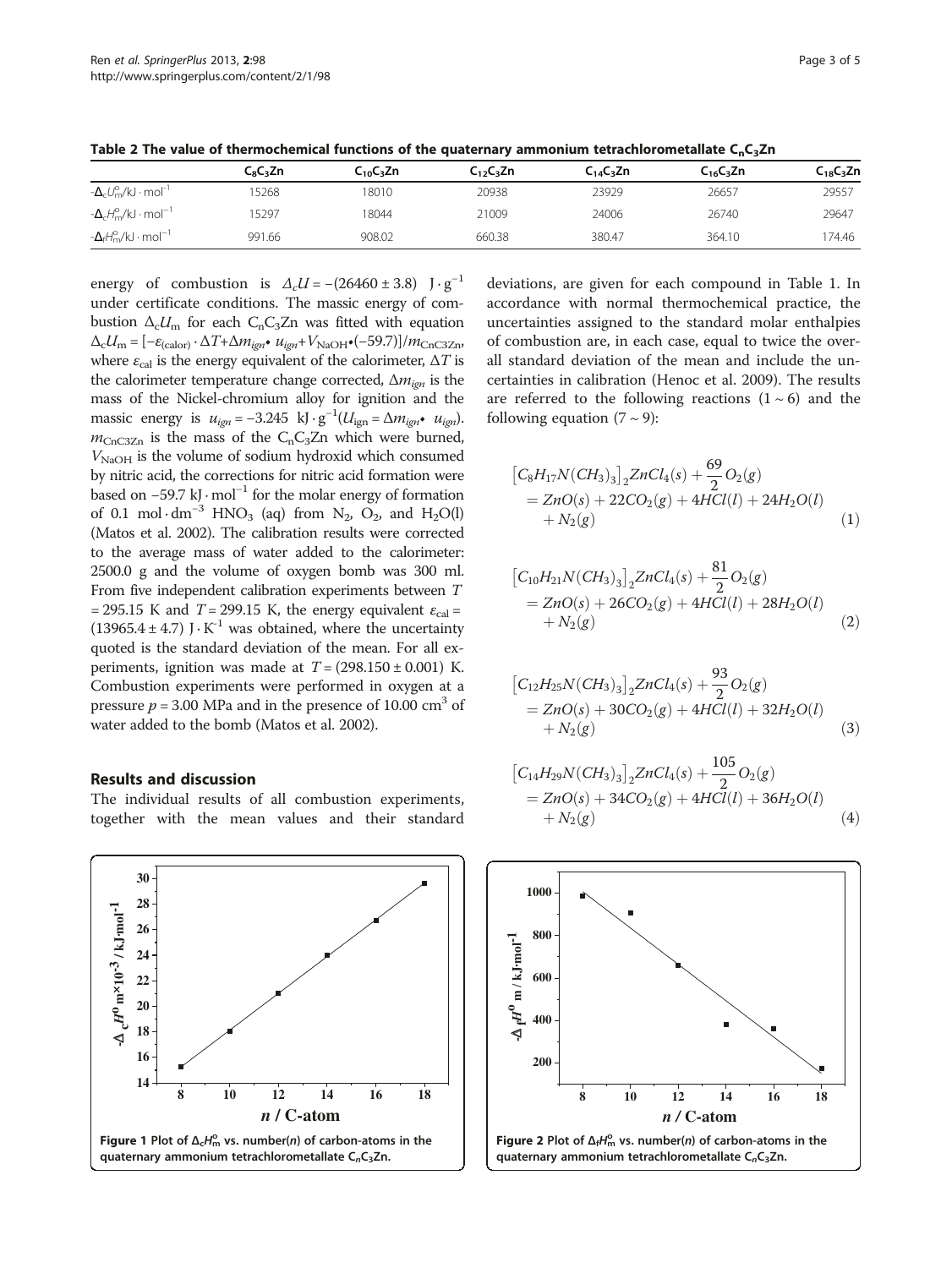<span id="page-3-0"></span>
$$
\begin{aligned} & \left[C_{16}H_{33}N(CH_3)_3\right]_2 ZnCl_4(s) + \frac{117}{2}O_2(g) \\ &= ZnO(s) + 38CO_2(g) + 4HCl(l) + 40H_2O(l) \\ &+ N_2(g) \end{aligned} \tag{5}
$$

$$
\begin{aligned} & \left[C_{18}H_{37}N(CH_3)_3\right]_2 ZnCl_4(s) + \frac{129}{2}O_2(g) \\ &= ZnO(s) + 42CO_2(g) + 4HCl(l) + 44H_2O(l) \\ &+ N_2(g) \end{aligned} \tag{6}
$$

 $\Delta_c H^o{}_m = M \Delta_c U^o{}_m + \Delta nRT$  (7)

$$
\Delta n = n_g(\text{product}) - n_g(\text{reactant}) \tag{8}
$$

$$
\Delta_f H^o{}_m(C_nC_3\mathbf{Zn}) = \Sigma V_B \Delta_f H_m^o(B) - \Delta_c H^o{}_m \tag{9}
$$

Where  $R$  is the molar gas constant and  $M$  is the molar mass of the  $C_nC_3Zn$ . The  $V_B$  is the stoichiometric coefficient and the  $\Delta_f H_{\text{m}}^{\text{o}}$  (B) is the standard molar enthalpy of formation of the combustion products. The standard formation of the combustion products. The standard molar enthalpies of formation of  $ZnO(s)$ , H<sub>2</sub>O (l) and CO<sub>2</sub>(g) at  $T = 298.15$  K,  $-(348.28)$  kJ·mol<sup>-1</sup>,  $-(285.830 + 0.042)$  kJ·mol<sup>-1</sup> and  $-(393.51 + 0.13)$  kJ·mol<sup>-1</sup>  $\pm 0.042$ ) kJ · mol<sup>-1</sup> and – (393.51  $\pm 0.13$ ) kJ · mol<sup>-1</sup> (Manuel et al. [2010\)](#page-4-0). The  $\Delta_f H_{\text{m}}^0$  of the  $C_n C_3 Zn$  resulted<br>from the  $\Delta_f H_{\text{m}}^0$  by an oxygen-bomb combustion calorimfrom the  $\Delta_c H_{\text{m}}^0$  by an oxygen-bomb combustion calorim-<br>eter at  $T = 298.15$  K. Table 2 lists the values of the standeter at  $T = 298.15$  $T = 298.15$  $T = 298.15$  K. Table 2 lists the values of the standard molar energies  $\Delta_c U_{\text{nn}}^{\text{o}}$ , the enthalpies of combustion  $\Delta H^{\text{o}}$  and the standard molar enthalpies of formation  $\Delta_c H_{\rm m}^{\rm o}$  and the standard molar enthalpies of formation  $\Delta H_{\rm m}^{\rm o}$  result form  $\Delta H_{\rm m}^{\rm o}$  for the C C.Zn  $\Delta_f H_{\rm m}^{\rm o}$  result form  $\Delta_c U_{\rm m}^{\rm o}$  for the C<sub>n</sub>C<sub>3</sub>Zn.<br>The influence of the bydrocarbon

The influence of the hydrocarbon chain length on  $\Delta_c H_{\rm m}^{\rm o}$  and  $\Delta_f H_{\rm m}^{\rm o}$  of the C<sub>n</sub>C<sub>3</sub>Zn has been obtained for chain lengths from 8 to 18 carbon atoms. The values of chain lengths from 8 to 18 carbon atoms. The values of  $\Delta_c H_{\rm m}^{\rm o}$  and  $\Delta_f H_{\rm m}^{\rm o}$  show a linear dependence on the num-<br>her of carbon atoms from experimental data analysis ber of carbon atoms from experimental data analysis. Figure [1,](#page-2-0) Figure [2](#page-2-0) show a plot of the calculated  $-\Delta_c H_{\text{m}}^0$  and  $-\Delta_f H_{\text{m}}^0$  vs. C-atoms (n) that gave a straight  $\Delta_f H_{\text{m}}^0$  and  $-\Delta_f H_{\text{m}}^0$  is  $\Delta_f H_{\text{m}}^0$  and  $\Delta_f H_{\text{m}}^0$  is  $\Delta_f H_{\text{m}}^0$  and  $\Delta_f H_{\text{m}}^0$  is  $\Delta_f H_{\text{m}}^0$  and  $\Delta_f H_{\text{m}}^0$  is  $\$ line relationship from the values of Table [2](#page-2-0). The linear regression equation are  $-\Delta_c H_{\text{m}}^{\text{o}} = 1440.50$  m +3730.67 with a correlation coefficient  $r = 0.9998$  and  $\Delta H^{\text{o}} = -85.32$  m  $\pm$ a correlation coefficient  $r = 0.9998$  and  $\sim \Delta_f H_{\text{m}}^0 = -85.32 \text{ n} + 1688.22$  with  $r = 0.9512$ . A striking feature is that  $\Delta H^0$  in 1688.22 with  $r = 0.9512$ . A striking feature is that  $\Delta_c H_{\text{m}}^{\text{o}}$  in-<br>creased and  $\Delta_c H^{\text{o}}$  decreased with increasing the chain creased and  $\Delta_f H_m^0$  decreased with increasing the chain<br>length. This reason is that the structures of C.C.Zn are length. This reason is that the structures of  $C_nC_3Zn$  are characteristic of the piling of sandwiches in which a twodimensional cavities of  $ZnCl<sub>4</sub><sup>2</sup>$  tetrahedra is sandwiched between two alkylammonium layers. The layers are bound by van der Waals forces between  $(CH_2)_nCH_3$  groups and by long-range Coulomb forces. The  $-N(CH)_3^{3+}$  groups of the chains occupy the cavities of the  $ZnCl<sub>4</sub><sup>2</sup>$  layers and are bonded by ion bonds to the chlorine atoms (Weizhen et al. [2011\)](#page-4-0). As the hydrocarbon chain length increases, the formation of the chain conformer plays a more important role in the structural phase transitions. It is known that the order and rigidity of the hydrocarbon chain were decreased with increasing the carbon atoms, that is with increasing mean number of conformationally flexible chain in  $C_nC_3Zn$  (Nobuaki et al. [2011](#page-4-0)), furthermore, the intensities of the ion bonds and van der Walls force decrease with increasing the carbon atoms resulting in that the values of  $\Delta_c H_{\text{m}}^{\text{o}}$  and  $\Delta_f H_{\text{m}}^{\text{o}}$  show a linear dependence on the carbon atoms.

# Conclusions

The standard molar enthalpy of combustion and formation of quaternary ammonium tetrachlorozincate [n- $C_nH_{2n+1}$  N(CH<sub>3</sub>)<sub>3</sub>]<sub>2</sub>ZnCl<sub>4</sub> (n = 8, 10, 12, 14, 16, 18) have been measured by an oxygen-bomb combustion calorimeter. The results indicated that the values of the standard molar combustion enthalpies  $\Delta_c H_m^{\circ}$  of these compounds<br>increased with increasing chain length and the standard increased with increasing chain length and the standard molar formation enthalpies  $\Delta_f H_{\text{m}}^0$  of these compounds<br>decreased with increasing chain length and showed a decreased with increasing chain length and showed a linear dependence on the number of carbon atoms.

#### Competing interests

The authors declare they have no competing interests in relation to this article.

#### Authors' contributions

KZW participated in the design of the experiment; All authors equally participated in the preparation of the manuscript, read and approved the final manuscript

#### Acknowledgements

This project was financially supported by National Natural Science Foundation of China (No.21073052, 21246006), Natural Science Foundation of Hebei Province (No. B2012205034), and Science Foundation of Hebei Normal University (L2011K04).

#### Author details

<sup>1</sup>Department of Chemistry and Material Science, Hebei Normal University, Shijiazhuang 050024, China. <sup>2</sup> Department of Basic Course, the Chinese People's Armed Police Force Academy, Langfang 065000, China.

#### Received: 28 December 2012 Accepted: 28 February 2013 Published: 9 March 2013

#### References

- Abid H, Samet A, Dammak T (2011) Electronic structure calculations and optical properties of a new organic-inorganic luminescent perovskite: (C<sub>9</sub>H<sub>19</sub>NH<sub>3</sub>) 2PbI2Br2. J Lumin 131:1753–1757
- Blachnik R, Siethoff C (1996) Thermoanalytical and X-ray study of some alkylammonium tetrachlorozincates. Thermochim Acta 278:39–47
- Donghua H, Youying D, Zhcheng T (2011) Crystal structures and thermochemistry on phase change materials  $(n-C_nH_{2n+1}NH_3)_{2}CuCl_4(s)$ (n = 14 and 15). Sol Energy Mater Sol Cells 95:2897–2906
- Neve F, Francescangeli O, Crispini A (2002) Crystal architecture and mesophase structure of long-chain N-alkylpyridinium tetrachlorometallates. Inorg Chim Acta 338:51–58
- Gosniowska M, Ciunik Z, Bator G, Jakubas R, Baran J (2000) Structure and phase trransitions in tetramethylammonium tetrabromoindate(III) and tetraethylammonium tetrabromoindate(III) crystals. J Mol Struct 555:243–255
- Flores H, Adriana Camarillo E, Mentado J (2009) Enthalpies of combustion and formation of 2-acetylpyrrole, 2-acetylfuran and 2-acetylthiophene. Thermochim Acta 493:76–79
- Kezhong W, Jianjun Z (2010) Subsolidus binary phase diagram of (n-C<sub>n</sub>H<sub>2n+1</sub>NH<sub>3</sub>)  $_{2}ZnCl_{4}$  (n =14, 16, 18). J Therm Anal Calorim 101:913-917
- Matos MAR, Monte MJS, Hillesheim DM (2002) Standard molar enthalpies of combustion of the three trans-methoxycinnamic acids. J Chem Thermodyn 34:499–509